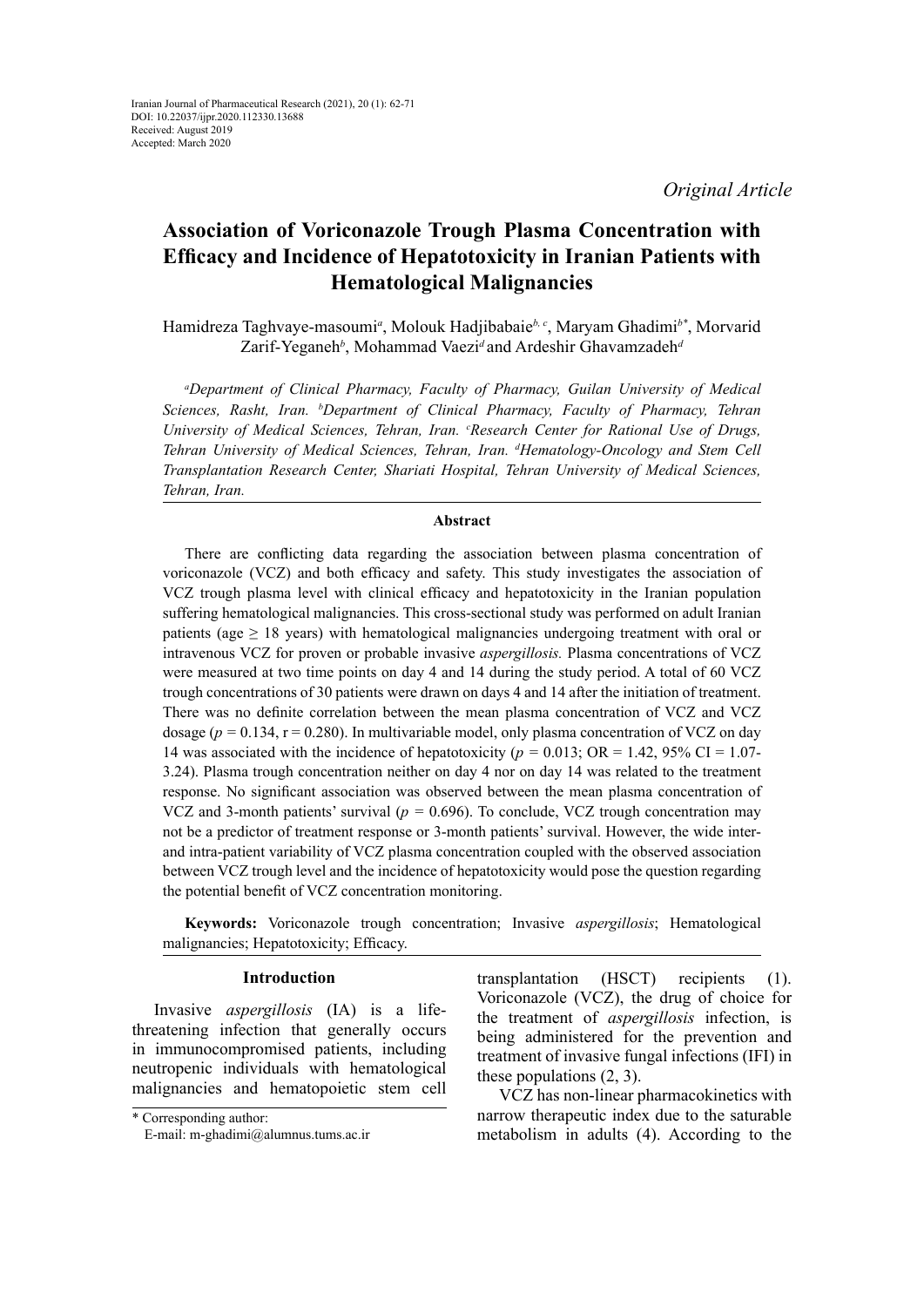previous studies, VCZ therapeutic plasma reference range appears to be approximately 1.5 to 5.5 mcg/mL and supra-therapeutic concentration is associated with the incidence or severity of adverse events (5, 6).

VCZ, like other triazole agents, has a favorable safety profile with most common adverse events including gastrointestinal (GI) symptoms, hepatotoxicity, visual disturbances, neurological toxicity, and rash. These adverse events are generally well tolerated; however, VCZ might cause hepatic failure that can impact patients' outcome (7, 8). VCZ-induced hepatotoxicity might present as mild liver function abnormalities or even as severe hepatitis. There are contradictory findings regarding the association between VCZ trough levels and risk of hepatotoxicity (9, 10).

On the other hand, the sub-therapeutic concentration of VCZ might be associated with the lack of efficacy and poor outcome. Limited and inconsistent data from relatively small studies have assessed the association of VCZ plasma concentration and treatment response (11-14).

In the present study we aimed to investigate the association between VCZ trough plasma concentration with both efficacy and hepatotoxicity in Iranian patients suffering hematological malignancies or undergoing HSCT.

#### **Experimental**

#### *Patients and drug administration*

This cross-sectional study was performed at the Hematology-Oncology Research Center and Stem Cell Transplantation (HORCSCT) of Shariati Hospital affiliated to Tehran University of Medical Sciences, Tehran, Iran from March 2015 to November 2016. The study protocol was approved by the Ethics Committee for Human Research at Tehran University of Medical Sciences (Ethics code: IR.TUMS.REC.1394.1100). All participants signed written informed consent forms.

Adult Iranian patients (age  $\geq$  18 years) with hematological malignancies undergoing treatment with oral or intravenous (IV) VCZ for proven or probable invasive *aspergillosis,* were enrolled in the study. Exclusion criteria included pregnancy, lactation, pre-existing liver dysfunction (Alanine transaminase

(ALT), Aspartate aminotransferase (AST), Alkaline Phosphatase (ALP), Gammaglutamyltransferase (GGT), and total bilirubin above the upper limit of normal) or kidney dysfunction (creatinine clearance less than 50 mL/min) before VCZ initiation. Upper limit of ALT, AST, ALP, GGT and total bilirubin were considered 35 unit/L, 35 unit/L, 308 unit/L, 50 unit/L and 1.2 mg/L, respectively. Patients who received VCZ for less than 14 days or did not cooperate during the follow up period were also excluded.

Proven or probable IA was defined according to the criteria established by the European Organization for Research and Treatment of Cancer and Mycoses Study Group of the National Institute of Allergy and Infectious Diseases. The *aspergillus* galactomannan test was judged to be positive if the measured value was  $\geq 5.0$  pg/mL. Halo sign, air-crescent sign, or cavities within area of consolidation were considered as fungal infection manifestation in radiographic findings (15).

Intravenous VCZ (Vfend ®, Pfizer, USA) was administered as a 6 mg/kg loading dose for two doses, followed by 200 mg twice daily infused over 1 h. When the patients could tolerate medication given by mouth, they were switched to oral VCZ (Vfend ®, Pfizer, USA) 200 mg twice daily one hour before or one hour after a meal. Due to insufficient drug availability and high cost of drug, maintenance dosing of intravenous VCZ were not weight based.

The patients' baseline characteristics and information on VCZ dose and route of administration, length of hospitalization after VCZ initiation, and concomitant medications during VCZ therapy were recorded. Patients were followed for three months after the initiation of VCZ by a clinical pharmacy resident with two separate phone numbers from the patient and his/her family.

*Measurement of VCZ plasma concentration* Venous blood samples were collected in heparinized tube on day 4 and 14 after initiation of VCZ; 15–30 min prior to the next dose. Day 4 was selected for the first sampling time because the drug has definitely reached to the steady state concentration at this time point. Day 14 was considered the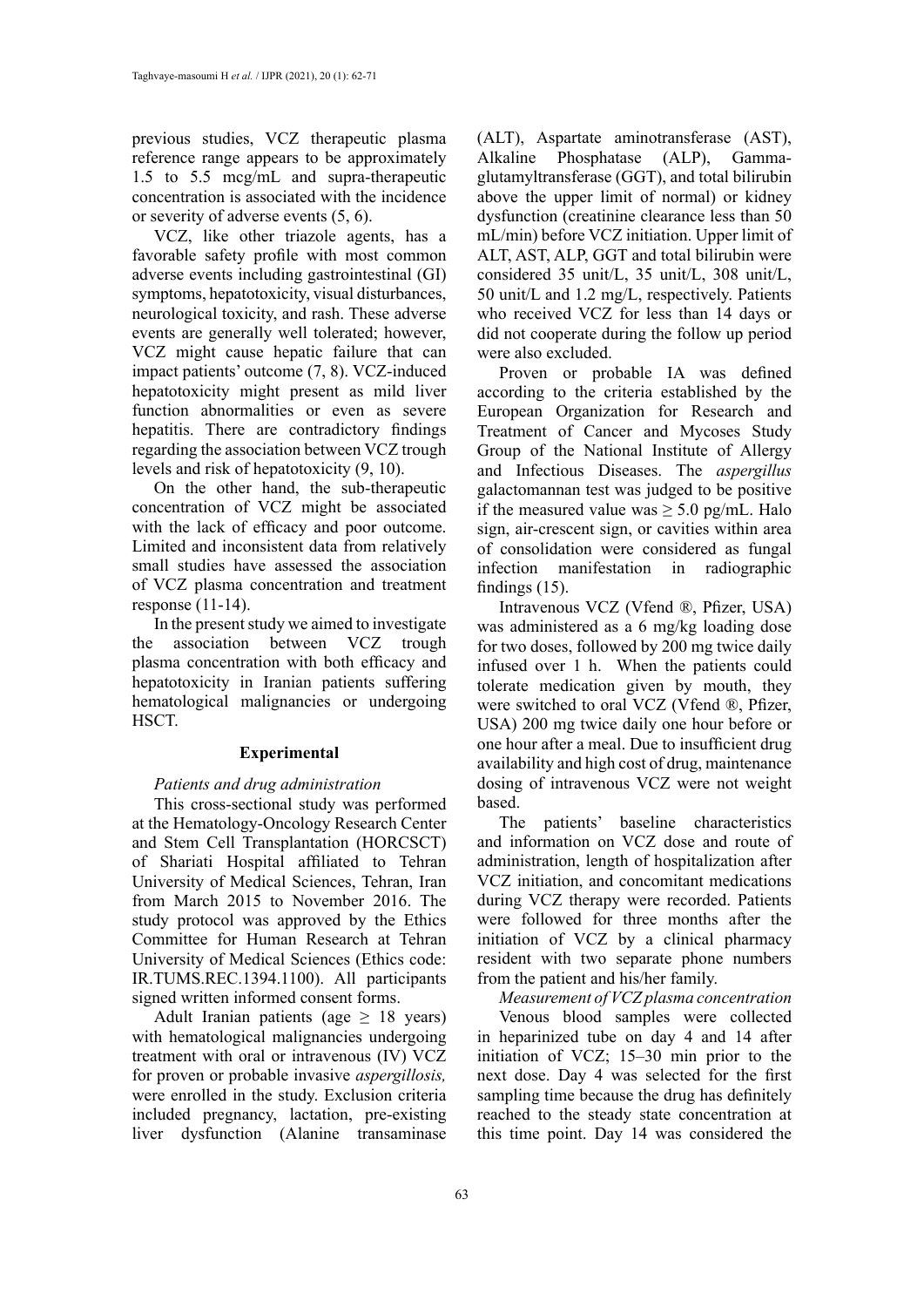second day of sampling, for most patients with *aspergillosis* infection admitted for at least 14 days in our center. The blood samples were centrifuged (3000 rpm,  $4 °C$ , 10 min) and the plasma transferred to 2 mL polypropylene micro-tubes. The plasma samples were stored in -70 °C until assay. Plasma concentration of VCZ was quantified using a standardized High-Performance Liquid Chromatography (HPLC) assay with technique extracted from Khoschsorur *et al.* (16). Agilent 1260 infinity (USA) was used for HPLC with column of Ultra C18 5  $\mu$ m (250 × 4.6 mm) Restek (USA). The measurable range of plasma concentration with this method was 0.1 to 20 mg/L with a correlation coefficient of 0.9989. VCZ was supplied by Pfizer® (USA) and ketoconazole (as internal standard) was supplied by Merck® (Germany).

## *Monitoring for hepatic dysfunction*

For evaluation of hepatic toxicity, liver enzyme tests from the day of VCZ initiation were recorded. Hepatic laboratory tests, including ALT, AST, ALP, GGT, and total bilirubin were recorded daily in a prespecified sheet throughout the first 14 days of VCZ therapy. Daily assessment of these parameters was performed as a protocol in this center for all patients. The severity of VCZ induced liver dysfunction was graded as described by the (20).

National Cancer Institute (NCI) of the National Institutes of Health (version 4.0: CTCAEv4) (17). Grades 3 and 4 were defined as severe hepatic dysfunction (Table 1). Naranjo Scale was used by 2 independent investigators to determine whether hepatic dysfunction is actually due to VCZ rather than other factors. Probability in Naranjo Scale was categorized as definite, probable, possible, or doubtful (18). Doubtful cases were not considered as VCZ induced adverse effect.

#### *Evaluation of efficacy*

The assessment of response to antifungal therapy was done based on the clinical (signs and symptoms of infection, including fever, manifestations of lung and brain involvement or disseminated *aspergillosis* and inflammatory markers such as ESR and CRP), radiological (CX-Ray or lung CT findings), and mycologic (galactomannan serum level) findings. The assay of serum *aspergillus* galactomannan antigen and chest X-ray or lung CT scan was performed at least weekly. Patients showed lack of improvement or worsening in at least two of the above three criteria after treatment, were considered non-responders to therapy (19). Fungus-related mortality was defined as death with continuing signs of fungal infection

| Feature              | Grade 0 | Grade 1 <sup>*</sup> | Grade 2*   | Grade 3 <sup>*</sup> | Grade 4* |
|----------------------|---------|----------------------|------------|----------------------|----------|
| <b>ALT</b>           | Normal  | $>1.0 - 2.5$         | $>2.5-5.0$ | $>5.0-20$            | >20      |
| <b>AST</b>           | Normal  | $>1.0 - 2.5$         | $>2.5-5.0$ | $>5.0-20$            | >20      |
| Alkaline Phosphatase | Normal  | $>1.0 - 2.5$         | $>2.5-5.0$ | $>5.0-20$            | >20      |
| GGT                  | Normal  | $>1.0 - 2.5$         | $>2.5-5.0$ | $>5.0-20$            | >20      |
| Total bilirubin      | Normal  | $>1.0-1.5$           | $>1.5-3.0$ | $>3.0-10$            | >10      |

**Table 1.** Hepatic dysfunction grades as described by NCI (17).

The values expressed the multiples of the upper limit of the normal range (ULN). ALT: Alanine transaminase; AST: Aspartate aminotransferase; GGT: Gamma-glutamyltransferase; NCI: National Cancer Institute.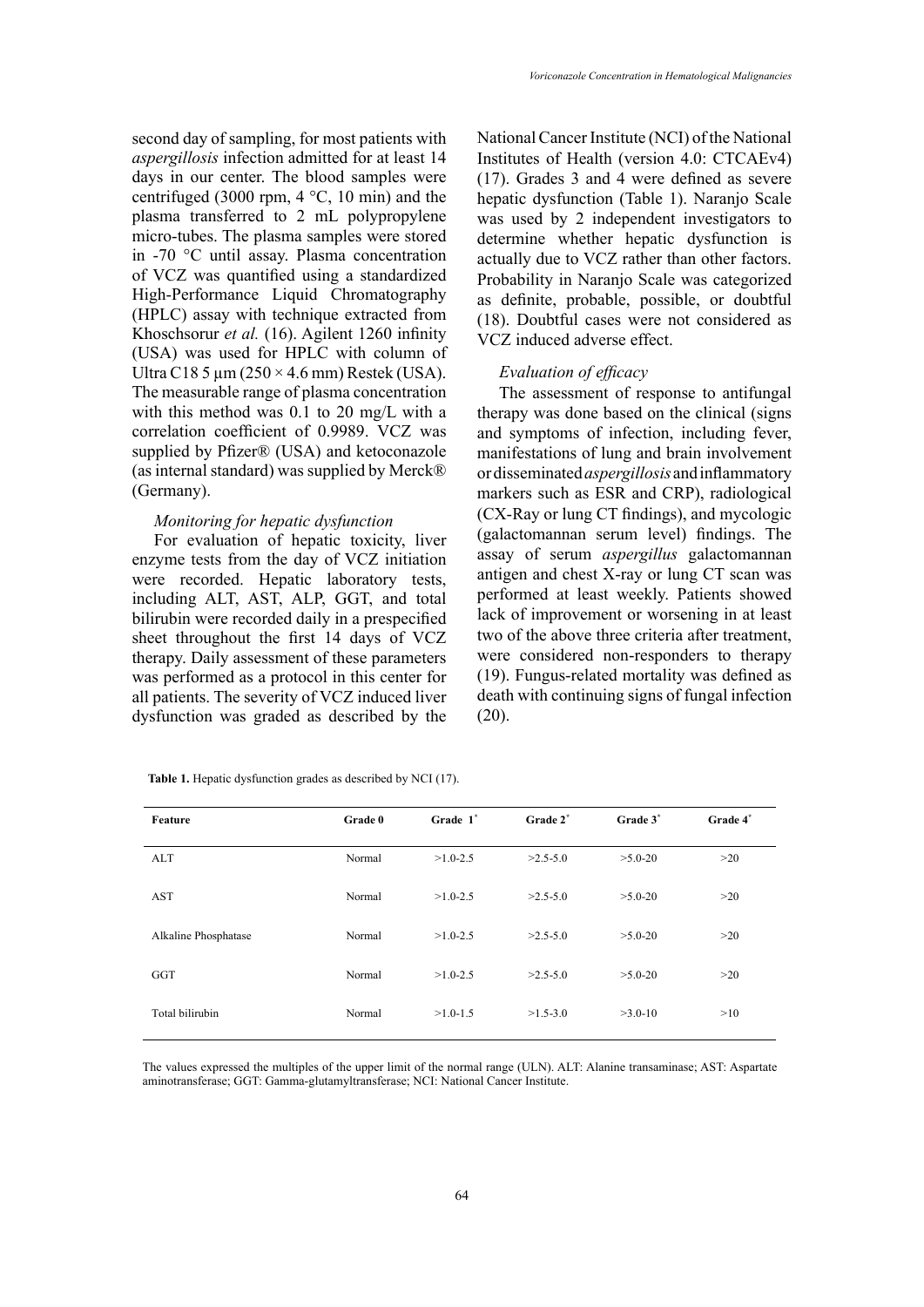#### *Statistical analysis*

Statistical analysis were performed using SPSS software (Statistical Package for the Social Sciences, version 21.0; SPSS Inc., Chicago, Illinois, USA). Sample size was estimated based on the treatment failure rate according to the results of Miyakis *et al.* (21). Kolmogorov-Smirnov test was conducted to assess the normality of distributions of continuous variables. Descriptive statistics were expressed as mean  $\pm$  standard deviation or median (minimum-maximum), based on variables' distributions, for quantitative variables and frequency (Percentage) for qualitative ones. Spearman rank test was used for evaluation of the correlation between VCZ dosage and plasma concentration of VCZ. For the analysis of hepatotoxicity and response to the treatment, univariate and multivariable logistic regression analyses were performed. The association between VCZ plasma concentration and 3-month survival was tested by Kruskal-Wallis test. Fisher's exact test was performed to assess whether the 3-month survival related to the incidence of hepatotoxicity. *P*-values less than 0.05 were considered statistically significant.

#### **Results**

## *Patient characteristics and voriconazole plasma concentrations*

Of 49 patients who were suspected to have probable or proven *aspergillosis* infection, a total of 30 patients were included in the study. All patients received VCZ for the treatment of probable *aspergillosis* for at least 14 days. Among them,  $46.6\%$  (n = 14) received both oral and intravenous VCZ while the remaining, 53.3% ( $n = 16$ ) received only intravenous formulation. Acute myeloid leukemia was the most common underlying condition. The demographic and clinical characteristics of patients are summarized in Table 2.

A total of 60 VCZ trough concentrations of 30 patients were drawn on days 4 (C1) and 14 (C2) after the initiation of treatment. The median VCZ concentration was 2.47 mcg/mL (0.45-7.79 mcg/mL) in total measurements. The median VCZ concentration on days 4 and 14 were 2.45 mcg/mL (0.45-6.58 mcg/ mL) and 2.5 mcg/mL (0.45-7.79 mcg/mL),

respectively. Concentrations of  $\leq 1$  mcg/mL and  $> 5.5$  mcg/mL were detected in 15% (n = 9) and 16.6% ( $n = 10$ ) of total measurements, respectively. The median maintenance dose of VCZ was 6.66 mg/kg/day (4.44-8 mg/kg/day). There was no definite correlation between the mean plasma concentration of VCZ and VCZ dosage  $(p = 0.451, r = 0.143)$  (Figure 1). Neither C1 nor C2 correlated significantly with drug dosage ( $p = 0.358$ ,  $r = 0.174$  and  $p$  $= 0.303$ ,  $r = 0.195$ ).

The median of VCZ level changes between C1 and C2 was 32% (2.9-266.6%). Drug level on day 14 increased in 63.3% of patients and decreased in others.

*Voriconazole plasma concentration and response to the treatment*

Forty percent  $(n = 12)$  of our patients did not respond to antifungal therapy after 14 days of treatment. The univariate logistic regression analysis demonstrated that age, gender, VCZ dosage, and VCZ plasma concentration on days 4 and 14 did not relate to response to the treatment on day 14 (Table 3). However, response to the treatment on day 14 was reversely associated with patients' weight (*p =* 0.044). Finally, the variables entered into a backward stepwise multivariable logistic regression model, and results showed that only weight was associated with response to the treatment on day 14 ( $p = 0.044$ ).

Forty three percent of patients were alive at the end of the observation period. There was no significant association between the mean plasma concentration of VCZ and 3-month patients' survival (*p =* 0.696). Neither C1 nor C2 was significantly related to 3-month patients' survival ( $p = 0.093$ , and  $p = 0.268$ ).

*Voriconazole plasma concentration and hepatotoxicity*

Among 30 patients who were followed for 14 days,  $36.6\%$  (n = 11) experienced hepatic enzyme abnormalities. Scores based on Naranjo causality approach for diagnosis of VCZ induced hepatotoxicity ranged from 3 to 7 (possible or probable) with an average of 5. Data about VCZ trough levels and their association with hepatotoxicity was shown in Table 4. The mean time to hepatotoxicity onset after VCZ initiation was  $8.64 \pm 2.80$  days.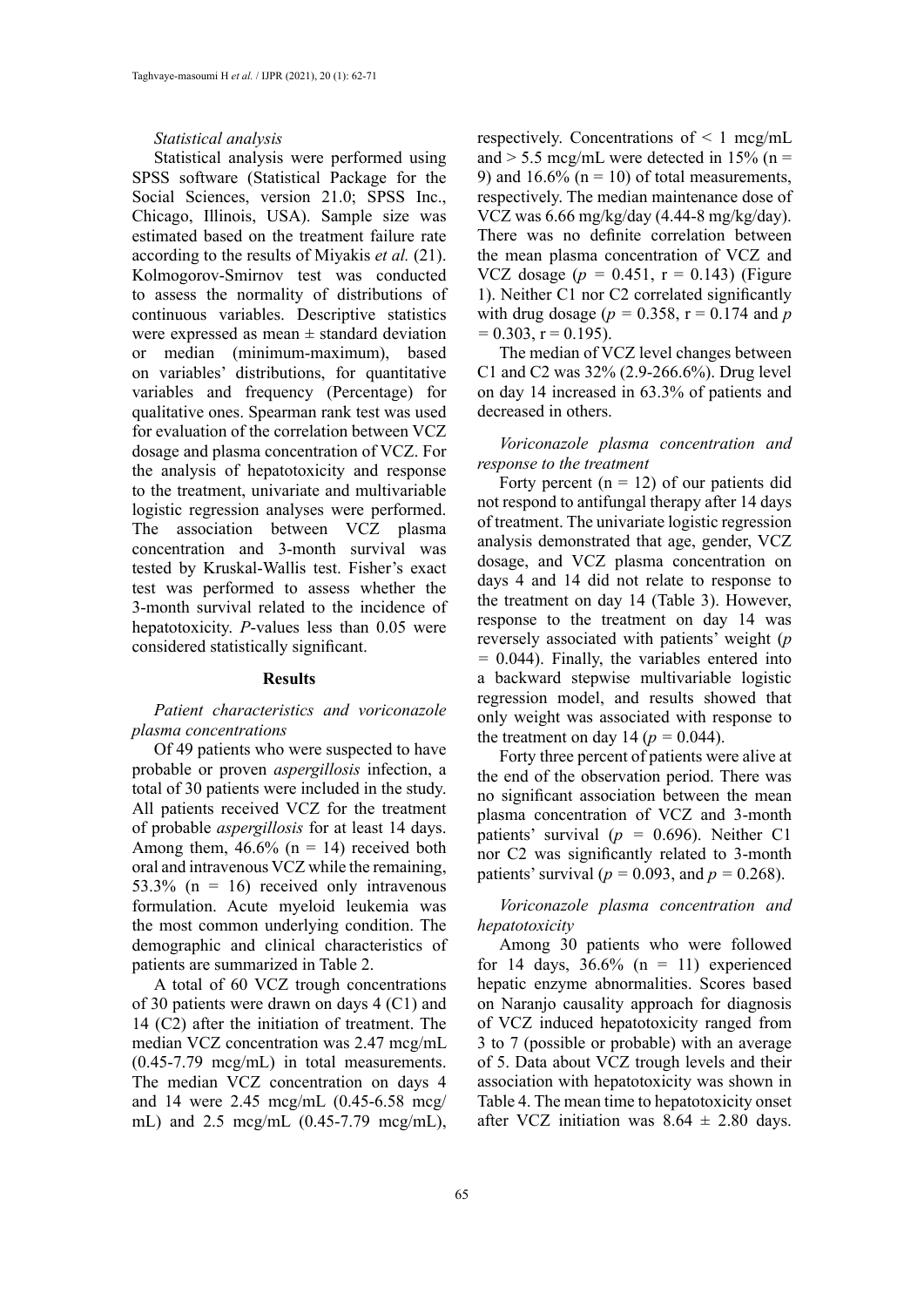Of the 11 patients with hepatic dysfunction, severe hepatic dysfunction was observed only in 1 patient with the mean VCZ concentration of 7.185  $\pm$  0.605 mcg/mL. The pattern of hepatic dysfunction was hepatocellular (n  $= 7$ ) or mixed (n  $= 4$ ). The abnormal liver function tests were not observed in patients with mean VCZ concentration <1.62 mcg/mL. The univariate logistic regression analysis showed that gender, VCZ dosage, and VCZ plasma concentration on days 4 and 14 were

associated with VCZ-induced hepatotoxicity (Table 5). Finally, the variables entered into a backward stepwise multivariable ordinal logistic regression model, and results revealed that only the VCZ plasma concentration on day 14 was significantly associated with the incidence of hepatotoxicity (*p =* 0.013; OR  $= 1.42, 95\% \text{ CI} = 1.07 - 3.24$ . Additionally, 3-month patients' survival was significantly associated with the incidence of hepatotoxicity  $(p = 0.037)$ .

**Table 2.** Demographic and clinical characteristics of patients (n = 30). **Table 2.** Demographic and clinical characteristics of patients (n = 30).

| <b>Characteristics</b>                | <b>Values</b>       |  |  |
|---------------------------------------|---------------------|--|--|
| <b>Sex</b>                            |                     |  |  |
| Male, n (%)                           | 16(53.3)            |  |  |
| Female, n (%)                         | 14(46.7)            |  |  |
| Age (years)                           |                     |  |  |
| Median (minimum-maximum)              | $37(18-55)$         |  |  |
| Weight (kg)                           |                     |  |  |
| Median (minimum-maximum)              | $60(50-85)$         |  |  |
| <b>Underlying disease</b>             |                     |  |  |
| AML, n (%)                            | 15(50)              |  |  |
| Post-HSCT, n (%) <sup>1</sup>         | 12(40)              |  |  |
| NHL, n (%)                            | 2(6.7)              |  |  |
| ALL, $n$ $(\%)$                       | 1(3.3)              |  |  |
| Route of administration               |                     |  |  |
| IV, $n$ $(\%)$                        | 14(46.7)            |  |  |
| Switch from IV to oral therapy, n (%) | 16(53.3)            |  |  |
| Voriconazole dose (mg/kg/day)         |                     |  |  |
| Mean $(\pm SD)$                       | $6.55 \pm 1.05$     |  |  |
| Voriconazole concentration (mcg/mL)   |                     |  |  |
| Median (minimum-maximum)              | $2.47(0.45 - 7.79)$ |  |  |

ALL: Acute lymphoblastic leukemia; AML: Acute myeloid leukemia; IV: Intravenous; HSCT: Hematopoietic stem cell transplantation; NHL: Non-Hodgkin lymphoma. Patients hospitalized after HSCT on days +30 or thereafter for treatment of transplantation complications.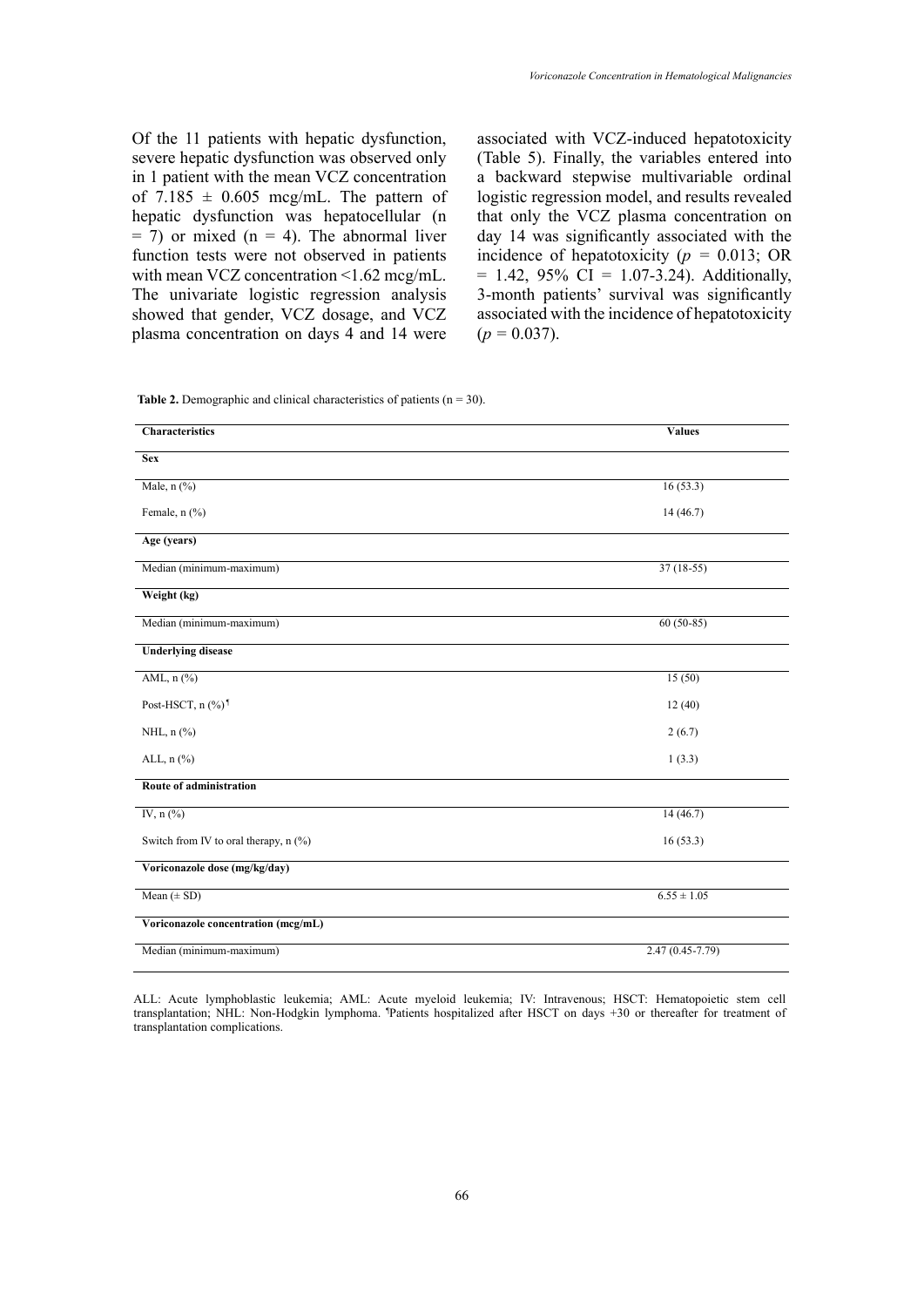

Figure 1. Correlation between mean plasma concentration of voriconazole and voriconazole dose ( $p = 0.451$ ,  $r = 0.143$ ). VCZ: Voriconazole.

**Table 3.** Association between selected variables and response to the treatment on day 14. **Table 3.** Association between selected variables and response to the treatment on day 14.

| <b>Variables</b>                                     | Odds ratio | <i>p</i> -value | $(95\% \text{ CI})$ |
|------------------------------------------------------|------------|-----------------|---------------------|
| Age (year)                                           | 1.00       | 0.971           | $0.94 - 1.06$       |
| <b>Sex</b>                                           | 2.2        | 0.299           | $0.49 - 9.74$       |
| Weight (kg)                                          | 0.90       | 0.044           | $0.82 - 0.99$       |
| Voriconazole dosage (mg/kg/day)                      | 2.24       | 0.062           | 0.96-5.24           |
| Voriconazole plasma concentration on day 4 (mcg/mL)  | 1.35       | 0.181           | $0.86 - 2.13$       |
| Voriconazole plasma concentration on day 14 (mcg/mL) | 1.29       | 0.214           | 0.86-1.94           |

Table 4. Association between trough plasma concentrations of voriconazole and the incidence of hepatotoxicity.

| Voriconazole concentration (mcg/mL) | Voriconazole induced hepatotoxicity, n (%) | Voriconazole induced severe hepatotoxicity, n (%) |  |  |
|-------------------------------------|--------------------------------------------|---------------------------------------------------|--|--|
| $\leq$ 2                            | 9(1/11)                                    | 0(0/11)                                           |  |  |
| $2 - 4$                             | 25(2/8)                                    | 0(0/8)                                            |  |  |
| >4                                  | 72.7(8/11)                                 | 9(1/11)                                           |  |  |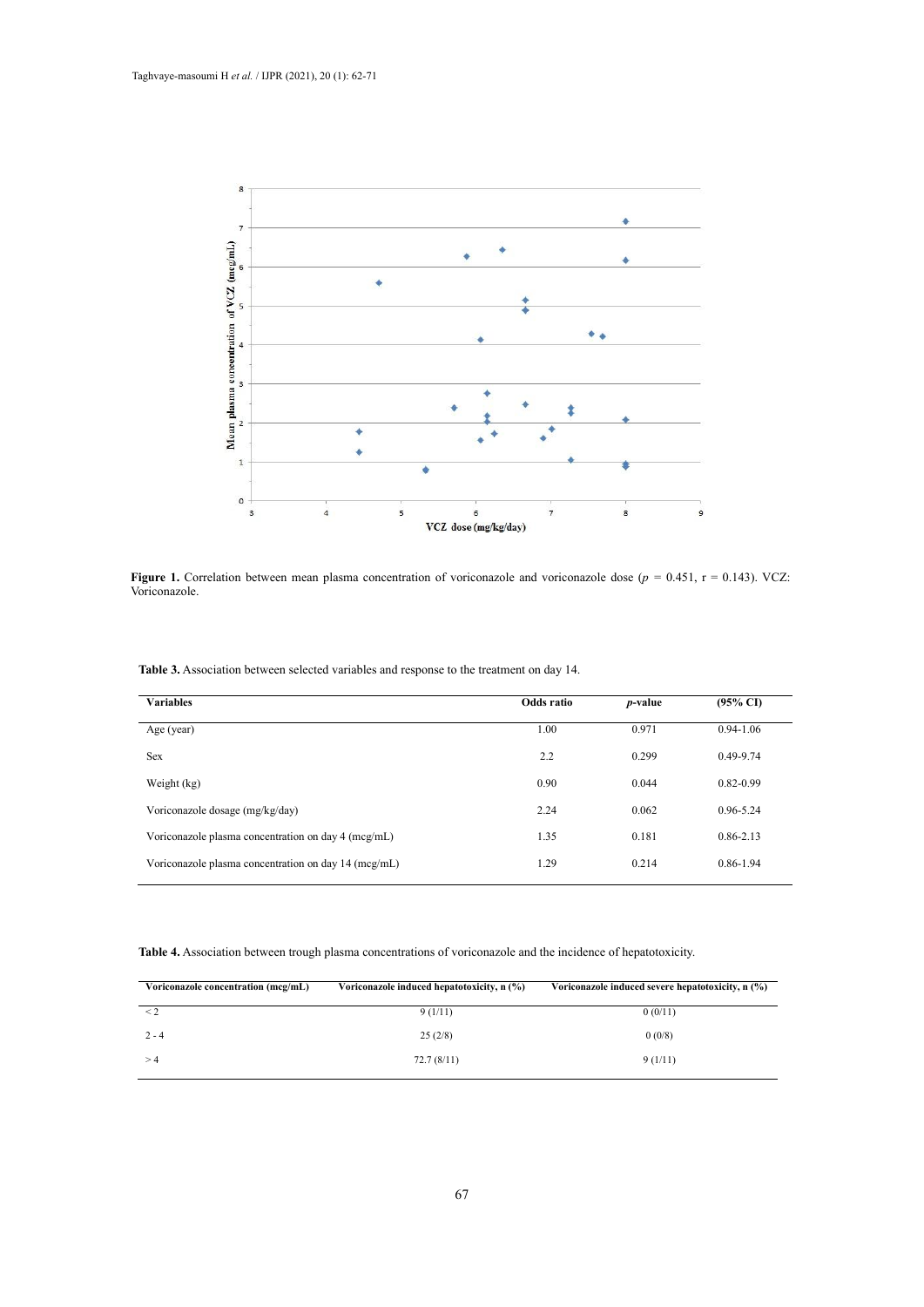Table 5. Association between selected variables and voriconazole-induced hepatotoxicity.

| <b>Variables</b>                                     | Odds ratio | <i>p</i> -value | $(95\% \text{ CI})$ |
|------------------------------------------------------|------------|-----------------|---------------------|
| Age(year)                                            | 0.95       | 0.109           | $0.89 - 1.01$       |
| <b>Sex</b>                                           | 0.19       | 0.046           | $0.04 - 0.96$       |
| Weight (kg)                                          | 0.81       | 0.004           | $0.70 - 0.93$       |
| Voriconazole dosage (mg/kg/day)                      | 5.50       | 0.003           | 1.76-17.15          |
| Voriconazole plasma concentration on day 4 (mcg/mL)  | 2.98       | 0.001           | 1.59-5.57           |
| Voriconazole plasma concentration on day 14 (mcg/mL) | 2.64       | < 0.0001        | 1.54-4.52           |

#### **Discussion**

In the present study, we found high and unpredictable inter- and intra- patient variations in VCZ plasma concentrations among patients with hematological malignancies. This study showed that there is no significant association between trough plasma concentration of VCZ and clinical efficacy or 3-month patients' survival. However, the incidence of VCZinduced hepatotoxicity was significantly associated with VCZ concentration on day 14 of treatment. To our knowledge, this is the first published study (searched on PubMed-MEDLINE up to April 2017) which evaluates VCZ plasma level on two specified days of treatment in Iranian patients with probable or proven *aspergillosis*.

Intra-patient variability of trough plasma concentration up to 266.6% during the first 14 days of treatment demonstrated that multiple therapeutic drug monitoring (TDM) of VCZ is desirable after the initiation of therapy. It was found that the VCZ plasma concentrations drawn 4 days after the initiation of therapy might be higher (in 36.6% of participants) or lower (in 63.3% of participants) than the plasma concentrations measured on day 14. The causes of concentration variation between days 4 and 14 might be related to disease conditions or physiologic changes, including GI absorption, liver metabolism, or protein bindings (22). It appears that the severity of illness can not only impact the outcome, but may also reduce the elimination of VCZ (23). VCZ trough concentration ranged from 0.45 to 7.79 mcg/mL in our study which refers to high inter-patient variability

of VCZ plasma concentration. *CYP2C19* genetic polymorphisms, possible drug-drug interactions, and differences in drug dosing (based on weight) are the major possible reasons for this inter-patient variability (22, 24).

 In consistent with Ueda *et al.* study, we found no significant correlation between VCZ dose and trough concentration on days 4 and 14. The lack of correlation is possibly contributed to *CYP2C19* genetic polymorphisms and drug-drug interaction, demonstrating that the trough level of VCZ cannot be predicted (19).

Some potent *CYP3A4* inducers, such as phenytoin, rifabutin, rifampin, barbiturates, and efavirenz are known to interact with VCZ and can reduce VCZ plasma concentration (7). Our patients did not receive any of these medications. The trough level of VCZ in one case with underlying disease of acute lymphoblastic leukemia in both days 4 and 14 were  $\leq$  1 mcg/mL while the patient was receiving the correct maintenance dose (4 mg/kg twice daily). The notable concurrent medication for this patient was 8 mg of dexamethasone twice daily. It has been demonstrated that co-administration of glucocorticoids significantly increases VCZ elimination and reduces drug plasma level  $(25)$ .

In the present study, neither C1 nor C2 was related to the treatment response on day 14 or 3-month patients' survival. There is conflicting data regarding the association between VCZ plasma concentration and treatment efficacy. Troke *et al.* identified a non-linear relationship between average plasma concentration and treatment efficacy.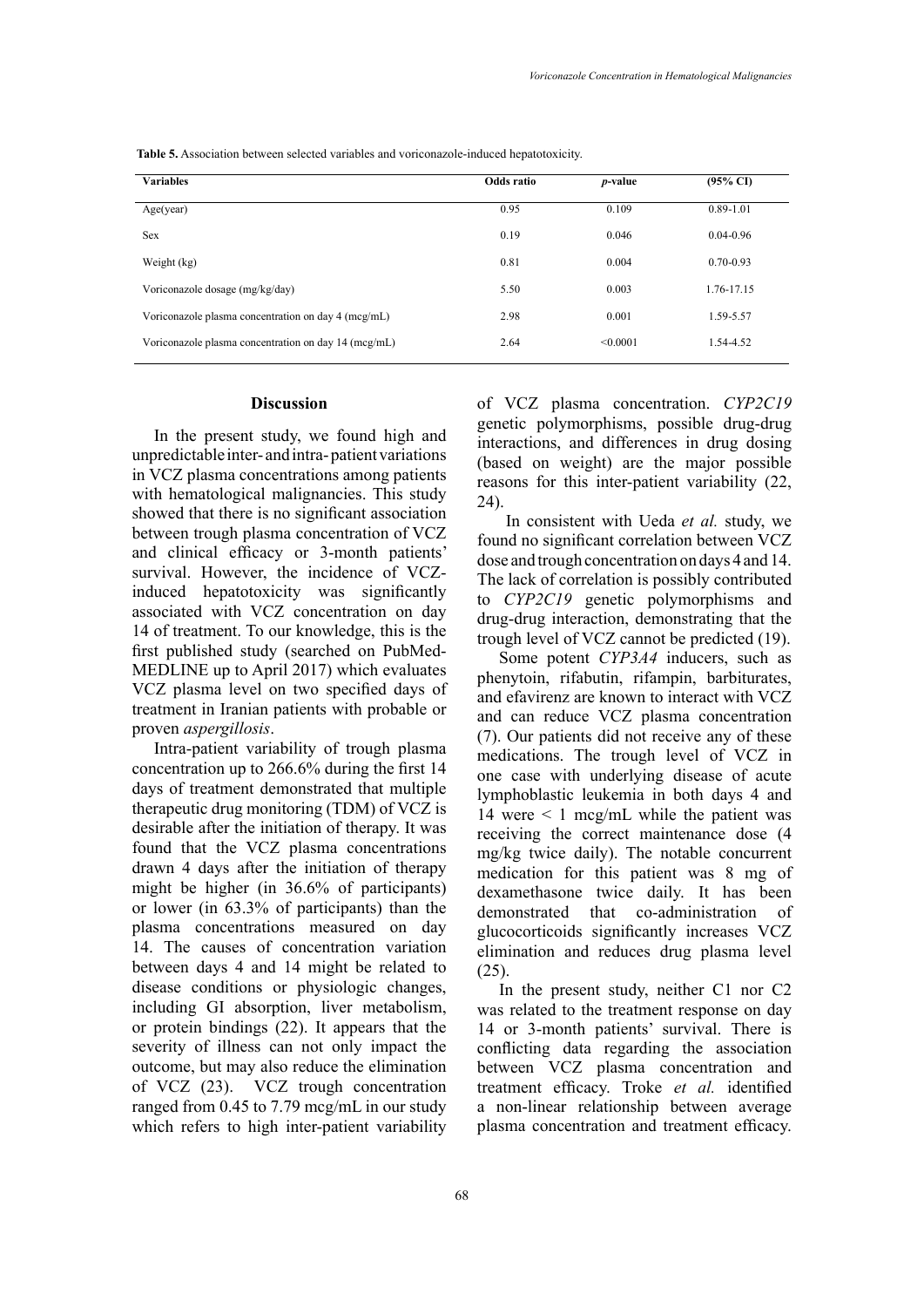They found that patients with trough levels between 3 to 4 mcg/mL show maximum response rate (26). Further, a recent study demonstrated that VCZ concentrations did not relate to treatment response and suggested that routine monitoring of drug level had limited clinical role in patients suffering from hematological malignancy (12). However, growing body of evidence suggests potential links between treatment response and VCZ trough concentration. In this way, Pascual *et al.* in a cohort of 52 patients receiving VCZ for treatment of known or suspected IFI, demonstrated that trough level of VCZ is an important predictor of treatment efficacy and clinical outcome. They found that VCZ levels  $\geq 1.5$  mcg/mL are significantly associated with higher rates of treatment success (6). A multi-center study of 201 patients receiving VCZ revealed that the incidence of treatment failure was significantly greater in patients with trough levels  $\lt$  1.7 mcg/mL (27). An association between the mean plasma concentration of VCZ and treatment response indicates a reasonable need for TDM. In our study, the lack of association between plasma concentration of VCZ and treatment response might be related to small sample size or diversities in baseline disease severity. Patients' weight was the only variable affected treatment response and patients with lower weight had better clinical response compared with patients with higher weight. This might be because patients at lower weight received effective doses of VCZ.

 Considering the differences in the antifungal therapy patients received, we cannot definitely conclude that 3-month survival does not relate to plasma concentration of VCZ. For example, treatment schedules varied in some patients (including the addition of caspofungin and amphotericin B or withdrawal of VCZ) after the first 14 days of therapy. It should be noted that we did not draw trough levels after the first 14 days. Therefore, due to the unpredictable inter-patient variability of VCZ concentration in prolonged antifungal therapy, the trough level may not be as high as it was in the first 14 days of treatment. On the other hand, various factors such as hepatotoxicity,

the severity of underlying disease, and other concomitant infections could impact the patients' survival (22, 23).

The incidence range of liver enzyme abnormalities following treatment with VCZ was between 6.3 to 51% in different studies (9). In the present study, liver enzyme abnormalities were observed in 36.6% of patients during the first 14 days of treatment. We observed a significant association between the incidence of liver enzyme abnormality and VCZ plasma concentrations on days 4 and 14. However, in multivariable model, only the plasma concentration on day 14 was related to VCZ-induced hepatotoxicity. Previous studies demonstrated that VCZ trough concentration  $\leq$  4 mcg/mL is desirable for the prevention of hepatotoxicity. Y. Suzuki *et al.* observed that sustained high trough level of VCZ is associated with higher incidence of hepatotoxicity and suggested that VCZ trough levels should be maintained below 4 mcg/mL (28). Pascual's study failed to demonstrate a significant correlation between plasma concentration of VCZ and hepatotoxicity. However, the incidence of hepatotoxicity increases in patients with trough levels  $\geq$ 1.4 mcg/mL (6). Our results are consistent with findings of previous studies; the liver abnormality rate was significantly higher at mean VCZ concentrations of >4 mcg/L (72.7%) as compared to concentrations of  $\leq 4$ mcg/ml (15.79%). Given that the mean time to hepatotoxicity onset after VCZ initiation was  $8.64 \pm 2.80$  days and only the VCZ plasma concentration on day 14 was related to hepatotoxicity, monitoring trough plasma concentration of VCZ during the first week of treatment would be a rational approach to prevent VCZ-induced hepatotoxicity.

In addition to the small sample size, this study has several other limitations. First, all of the patients had a probable *aspergillosis* diagnosis and no patients were considered to have definite (proven) infection. Hence, the possible false positive diagnosis might mislead our assessment. Second, the patients received different treatment schedules after the first 14 days. Third, we did not measure plasma concentrations of VCZ after the first 14 days.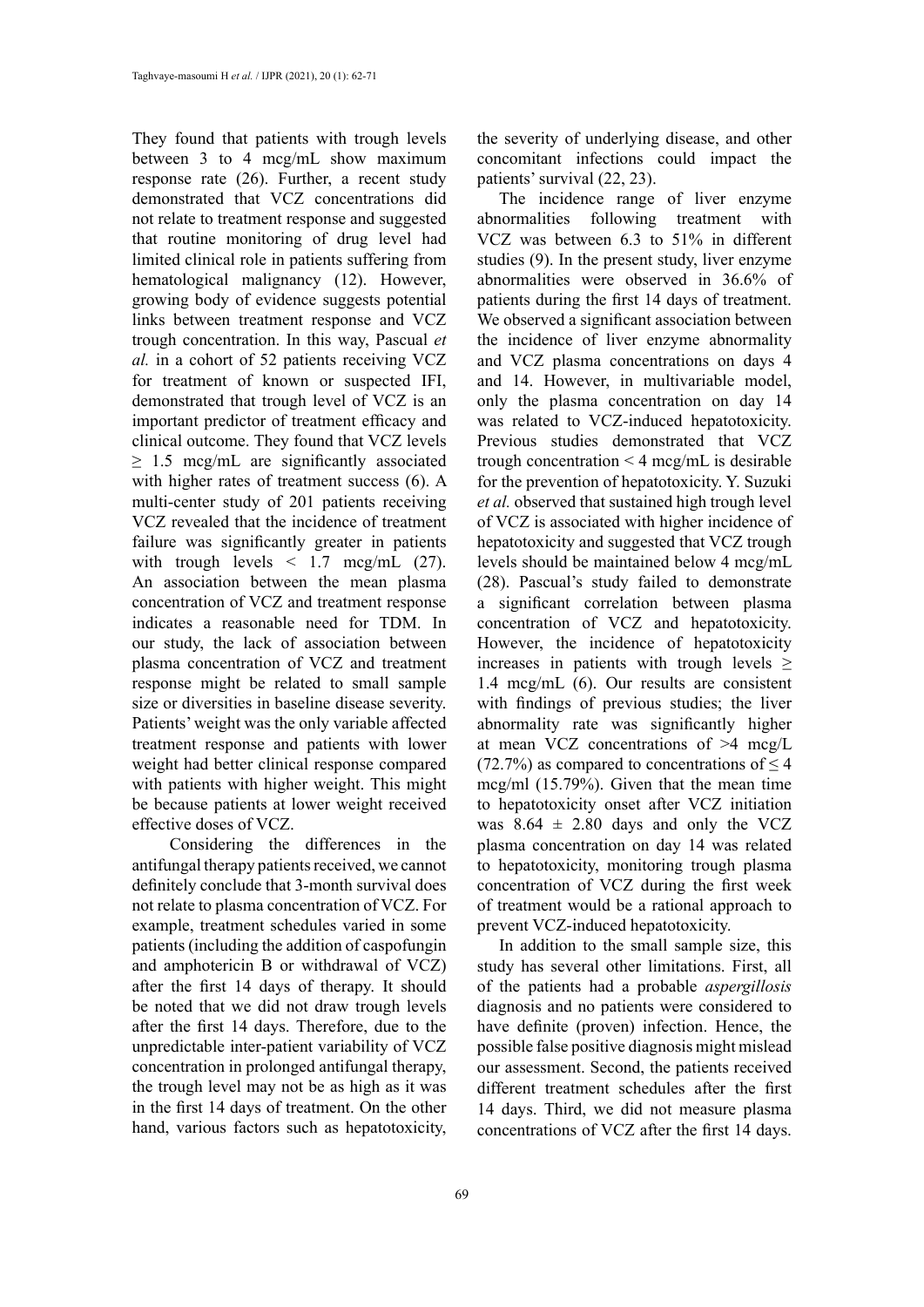Fourth, *CYP2C19* genetic polymorphism, as the main elimination metabolic pathway of VCZ, was not assessed.

#### **Conclusion**

In conclusion, among Iranian patients with hematological malignancy, VCZ trough concentration may not be a predictor of treatment response or 3-month patients' survival. However, the wide inter- and intra-patient variability of VCZ plasma concentration coupled with the observed association between VCZ trough level and the incidence of hepatotoxicity is posing the question regarding the potential benefit of VCZ concentration monitoring.

#### **References**

- (1) Patterson TF, Thompson GR, Denning DW, Fishman JA, Hadley S, Herbrecht R, Kontoyiannis DP, Marr KA, Morrison VA, Nguyen MH and Segal BH. Practice guidelines for the diagnosis and management of aspergillosis: 2016 update by the Infectious Diseases Society of *America. Clin. Infect. Dis.* (2016) 63: e1-60.
- (2) Nucci M and Anaissie E. How we treat invasive fungal diseases in patients with acute leukemia: the importance of an individualized approach. *Blood* (2014) 124: 3858-89.
- (3) Morris AM. Review: voriconazole for prevention or treatment of invasive fungal infections in cancer with neutropenia. Ann. Intern. Med. (2014) 161: JC8.
- (4) Geist MJ, Egerer G, Burhenne J, Riedel KD, Weiss J and Mikus G. Steady-state pharmacokinetics and metabolism of voriconazole in patients. *J. Antimicrob. Chemother.* (2013) 68: 2592-9.
- (5) Hamada Y, Tokimatsu I, Mikamo H, Kimura M, Seki M, Takakura S, Ohmagari N, Takahashi Y, Kasahara K, Matsumoto K and Okada K. Practice guidelines for therapeutic drug monitoring of voriconazole: a consensus review of the Japanese Society of Chemotherapy and the Japanese Society of Therapeutic Drug Monitoring. *J. Infect. Chemother.* (2013) 19: 381-92.
- (6) Pascual A, Calandra T, Bolay S, Buclin T, Bille J and Marchetti O. voriconazole therapeutic drug monitoring in patients with invasive mycoses improves efficacy and safety outcomes. *Clin. Infect. Dis.* (2008) 46: 201-11.
- (7) Lat A and Thompson III GR. Update on the optimal use of voriconazole for invasive fungal infections. *Infect. Drug. Resist.* (2011) 4: 43-53.
- (8) Kim SH, Yim DS, Choi SM, Kwon JC, Han S, Lee DG, Park C, Kwon EY, Park SH, Choi JH and Yoo JH. Voriconazole -related severe adverse events: clinical application of therapeutic drug monitoring in Korean patients. *Int. J. Infect. Dis.* (2011) 15: e753-8.
- (9) Mihăilă RG. Voriconazole and the liver. *World J. Hepatol.* (2015) 7: 1828-33.
- (10) Solís-Muñoz P, López JC, Bernal W, Willars C, Verma A, Heneghan MA, Wendon J and Auzinger G. Voriconazole hepatotoxicity in severe liver dysfunction. *J. Infect.* (2013) 66: 80-6.
- (11) Dolton MJ and McLachlan AJ. Voriconazole pharmacokinetics and exposure–response relationships: Assessing the links between exposure, efficacy and toxicity. *Int. J. Antimicrob. Agents*  (2014) 44: 183-93.
- (12) Racil Z, Winterova J, Kouba M, Zak P, Malaskova L, Buresova L, Toskova M, Lengerova M, Kocmanova I, Weinbergerova B and Timilsina S. Monitoring trough voriconazole plasma concentrations in haematological patients: real life multicentre experience. *Mycoses* (2012) 55: 483-92.
- (13) Chu HY, Jain R, Xie H, Pottinger P and Fredricks DN. Voriconazole therapeutic drug monitoring: retrospective cohort study of the relationship to clinical outcomes and adverse events. *BMC Infect Dis.* (2013) 13: 105-13.
- (14) Mitsani D, Nguyen MH, Shields RK, Toyoda Y, Kwak EJ, Silveira FP, Pilewski JM, Crespo MM, Bermudez C, Bhama JK and Clancy CJ. Prospective, observational study of voriconazole therapeutic drug monitoring among lung transplant recipients receiving prophylaxis: factors impacting levels of and associations between serum troughs, efficacy, and toxicity. *Antimicrob. Agents Chemother.* (2012) 56: 2371-7.
- (15) Ascioglu S, Rex JH, De Pauw B, Bennett JE, Bille J, Crokaert F, Denning DW, Donnelly JP, Edwards JE, Erjavec Z and Fiere D. Defining opportunistic invasive fungal infections in immunocompromised patients with cancer and hematopoietic stem cell transplants: an international consensus. *Clin. Infect. Dis.* (2002) 34: 7-14.
- (16) Khoschsorur G, Fruehwirth F and Zelzer S. Isocratic high-performance liquid chromatographic method with ultraviolet detection for simultaneous determination of levels of voriconazole and itraconazole and its hydroxy metabolite in human serum. *Antimicrob. Agents Chemother.* (2005) 49: 3569-71.
- (17) US Department of Health and Human Services. Common terminology criteria for adverse events (CTCAE) version 4.0. National Cancer Institute. Published: May 28, 2009 (v4.03: June 14, 2010).